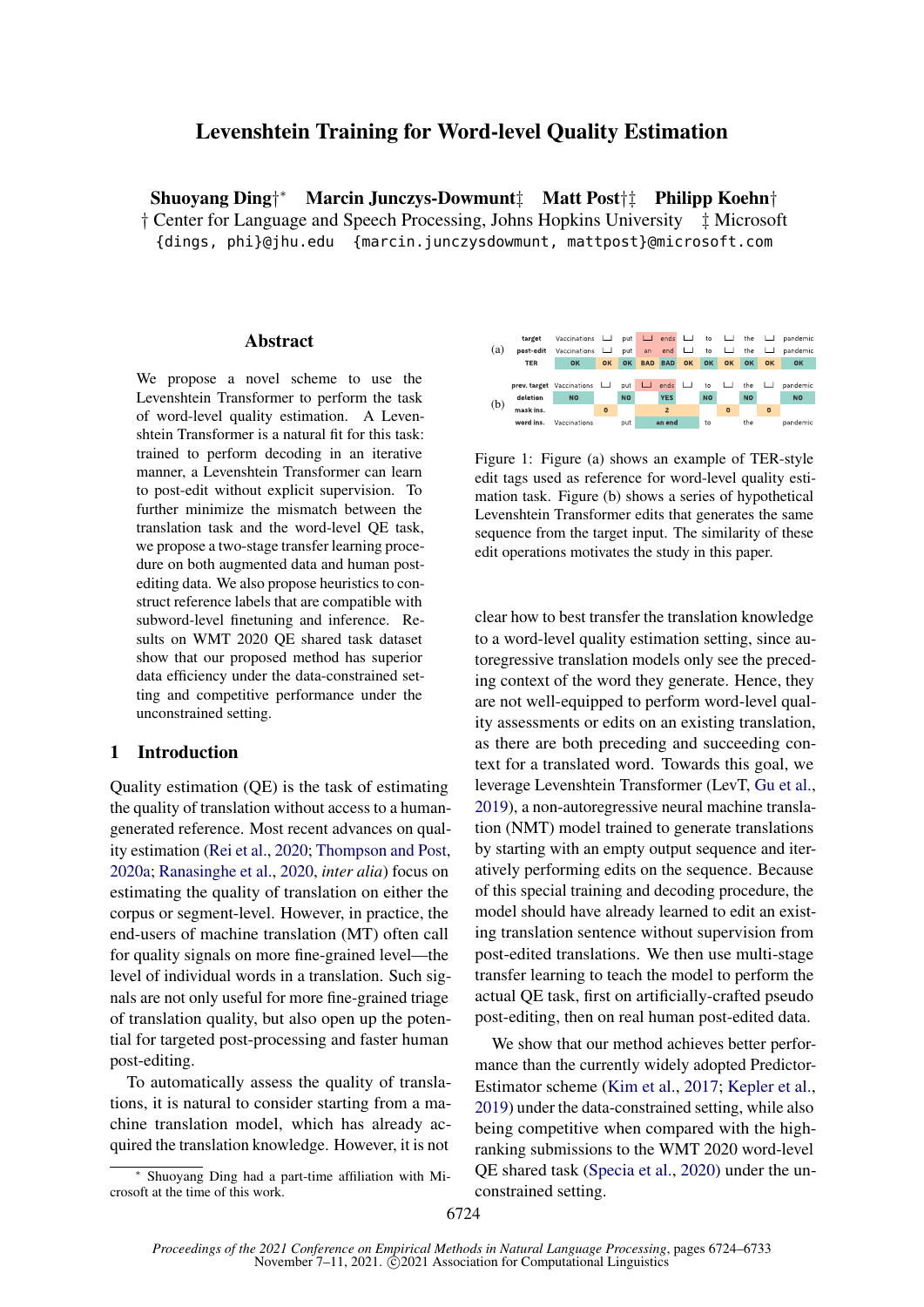## 2 Levenshtein Training for Word-level Quality Estimation

## 2.1 Word-level Quality Estimation

We follow the problem formulation of word-level quality estimation (QE) in WMT QE shared task [\(Specia et al.,](#page-5-6) [2020\)](#page-5-6). Given the source-side input sentence and MT output pairs, the participants are asked to perform two binary classification tasks: (1) whether each word in the target-side translation is correct or not (*translation tag*), and (2) whether there are missing words in between each pair of output words (*gap tag*). The reference tags for such prediction are generated by performing human post-editing on the MT outputs and construct edit alignments with a Translation Error Rate (TER, [Snover et al.,](#page-5-7) [2006\)](#page-5-7) computation tool. An example is shown in Figure [1a](#page-0-1). Each submission is evaluated by the Matthews Correlation Coefficient (MCC, [Matthews,](#page-5-8) [1975\)](#page-5-8).

The state-of-the-art approach to this task is based on the Predictor-Estimator (PredEst) architecture [\(Kim et al.,](#page-5-4) [2017;](#page-5-4) [Kepler et al.,](#page-5-5) [2019\)](#page-5-5). At a very high level, the *predictor* training uses a crosslingual masked language model (MLM) objective, which trains the model to predict a word in the target sentence given the source and both the left and right context on the target side. An *estimator* is then finetuned from the predictor model to predict word-level QE tags. In recent years, the top-ranking systems also incorporate large-scale pre-trained crosslingual encoder such as XLM-RoBERTa [\(Conneau et al.,](#page-5-9) [2020\)](#page-5-9), glass-box features [\(Moura et al.,](#page-5-10) [2020\)](#page-5-10) and pseudo post-editing data augmentation [\(Wei et al.,](#page-6-0) [2020;](#page-6-0) [Lee,](#page-5-11) [2020\)](#page-5-11).

#### 2.2 Levenshtein Transformer

Intuitively, translation knowledge is very beneficial for the word-level QE task. Hence, a natural choice for this task is to start from an NMT model and finetune it to produce word-level quality estimation outputs. However, there are two major limitations of NMT model that makes it unfit for this task: (1) Most NMT architectures are trained to perform inference in a left-to-right manner, and are therefore ill-equipped to perform edits on an existing translation output; (2) Most NMT architectures do not have a mechanism to predict whether there words missing at a given location. From our introduction below, the readers should notice that Levenshein Transformer successfully addresses both of these limitations.

The Levenshtein Transformer (LevT, [Gu et al.,](#page-5-3) [2019\)](#page-5-3) is a neural network architecture that can iteratively generate sequences in a non-autoregressive manner. Unlike normal autoregressive sequence models that have only one prediction head  $A_w$  to predict the next output words, LevT has two extra prediction heads  $A_{del}$  and  $A_{ins}$  that predicts deletion and insertion operations based on the output sequence from the previous iteration.

For translation generation, at the  $k$ -th iteration during decoding, with source-side input x and target-side sequence input from the previous iteration  $y^{(k-1)}$  of length J, suppose the decoder block output is  $\{h_0, h_1, \ldots, h_J\}$ . The following predictions and edits will take place in order:

• deletion actions  $d_j \in \mathcal{D}^{(k)}$ :

$$
p_{del}^{(k)}(d_j \mid \mathbf{x}, \mathbf{y}^{(k-1)}) = \text{softmax}(\mathbf{A}_{del}^T \mathbf{h_j})
$$
  
for  $j \in 1 \dots J_0$  and  $J_0 = |\mathbf{y}^{(k-1)}|$ 

• mask insertion actions  $\gamma_j \in \mathcal{S}^{(k)}$ :

 $p_{ins}^{(k)}(\gamma_j \mid \mathbf{x}, \mathbf{y}') = \text{softmax}(\mathbf{A}_{ins}^T \left[ \mathbf{h_j}; \mathbf{h_{j+1}} \right])$ for  $j \in 0...$   $J_1$ ,  $\mathbf{y}' = \mathcal{D}^{(k)}(\mathbf{y}^{(k-1)})$  and  $J_1 =$  $|\mathbf{y}'|$ 

• word prediction actions  $w_j \in \mathcal{W}^{(k)}$ :

$$
p_w^{(k)}(w_j \mid \mathbf{x}, \mathbf{y''}) = \text{softmax}(\mathbf{A}_w^T \mathbf{h_j})
$$
  
for  $j \in 1 \dots J_2$ ,  $\mathbf{y''} = \mathcal{S}^{(k)}(\mathcal{D}^{(k)}(\mathbf{y}^{(k-1)}))$  and  $J_2 = |\mathbf{y''}|$ 

In the end,  $y^{(k)} = W^{(k)}(S^{(k)}(\mathcal{D}^{(k)}(\mathbf{y}^{(k-1)}))).$ The iterative process will continue until  $y^{(k)} =$  $y^{(k-1)}$  or a maximum number of iterations is reached.

For the word-level QE task, we only perform one iteration of the above process – we use the word deletion head  $A_{del}$  to predict quality labels for MT words and the mask insertion head  $A_{ins}$  to predict quality labels for gaps. We perform neither the word prediction with  $A_w$  nor multiple iterations of prediction. Still, one should note the similarity between the function of those prediction heads for translation prediction and for word-level QE, which is our motivation for choosing this specific architecture for word-level QE.

It should also be pointed out that using a Levenshtein Transformer translation model as a pretrained model shares some similar spirit to ELEC-TRA [\(Clark et al.,](#page-5-12) [2020\)](#page-5-12), which performs pretraining by learning to detect corrupted tokens generated from a masked language model.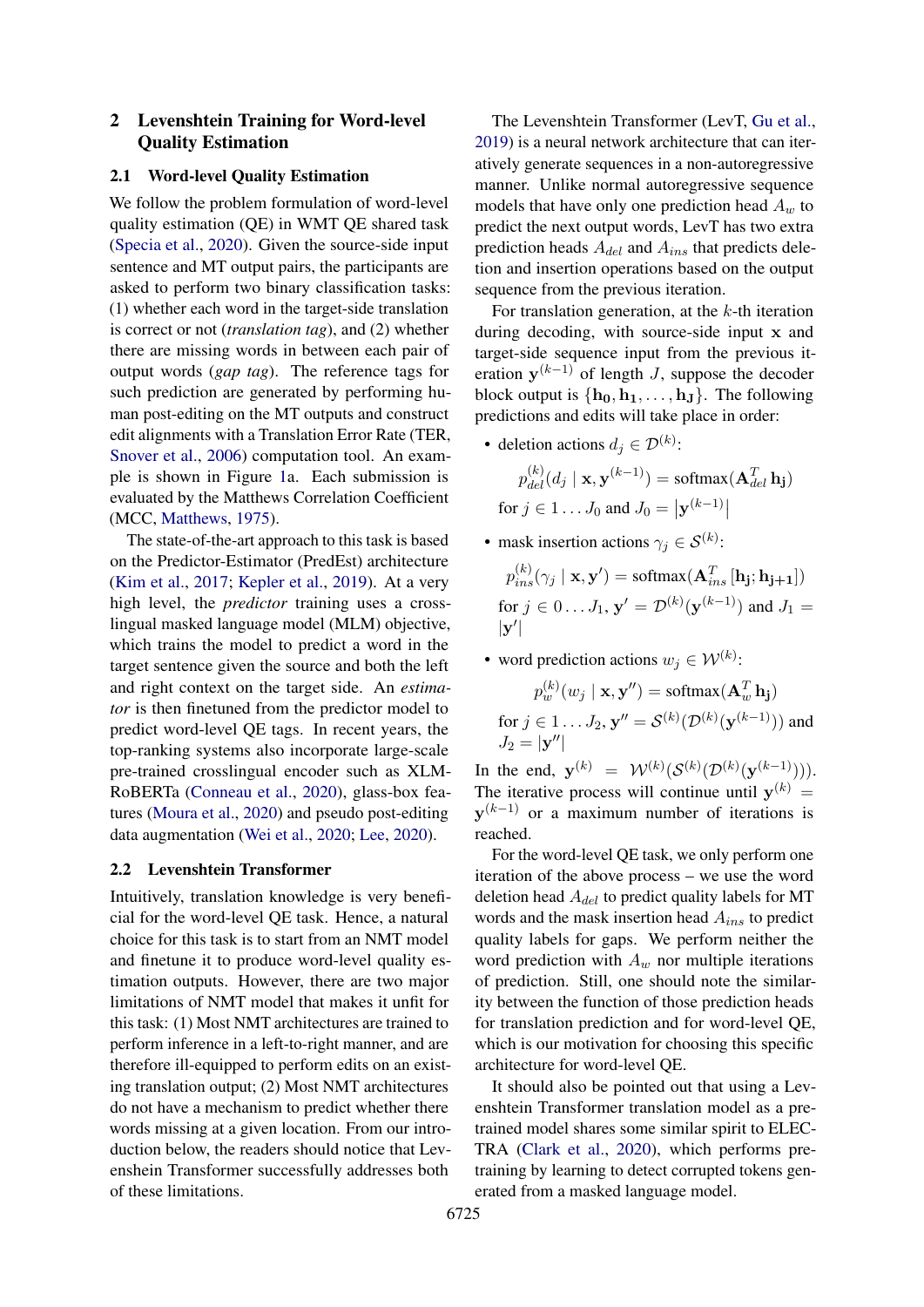#### <span id="page-2-0"></span>2.3 Pre-trained Model

To achieve optimal performance and take advantage of multilingualism, we would also like to take advantage of the large-scale pre-training. Because there is no pre-trained LevT translation model available, we choose to incorporate M2M-100 [\(Fan](#page-5-13) [et al.,](#page-5-13) [2020\)](#page-5-13), a large-scale pre-trained multilingual autoregressive transformer model. Recall that the main architectural difference between LevT and a standard transformer model is the two extra prediction heads on LevT. Hence, to adapt it into a LevT model, we first need to add randomlyinitialized extra prediction heads of LevT to the pre-trained checkpoint. These randomly-initialized prediction heads are then trained with the rest of the model on parallel data in order to adapt the autoregressive translation model to a LevT-style non-autoregressive translation model.

## 3 Transfer Learning from Translation to Word-level Quality Estimation

By training for the translation task, LevT already acquired some initial knowledge of post-editing. However, there is still some train/inference time mismatch for the word-level QE task regarding (1) the target-side context and (2) the edit tags. In terms of target-side context, during training, the target-side context is a noisy version of the real target sentence in the training set; during inference, the target-side context is a translation output from an NMT system. In terms of edit tags, during training, we want the model to predict LCS edit tags that correct the noisy version of the target sentence; during inference, we want the model to predict TER-style (Levenshtein) edit tags that correspond to human post-editing of NMT outputs.

To address such mismatch, we adopt a two-step transfer learning scheme. For both stages of transfer learning, we need *translation triplets* (source, MT output, post-edited output) to perform finetuning. However, in practice, human post-editing resources are quite scarce. Hence, like some previous work [\(Lee,](#page-5-11) [2020;](#page-5-11) [Wang et al.,](#page-5-14) [2020\)](#page-5-14), we start by performing transfer learning on synthetic translation triplets, followed by real translation triplets constructed with human post-editing.

Synthetic Data Construction We explore four different methods for translation triplet synthesis:

• src-mt-ref Take a parallel dataset (src, ref) and translate the source sentence with an MT model (mt).

- bt-rt-tgt Take a target-side monolingual dataset (tgt). Translate the target sentence with an backward MT model (bt) and then translate bt again with an forward MT model, thus creating a round-trip translated output (rt). Use rt as the MT output and the original tgt as the pseudo post-edited output.
- src-mt1-mt2 Take a source-side monolingual dataset (src). Translate the source sentence with a weaker MT model (mt1) and a stronger MT model (mt2). Use mt1 as the MT output and mt2 as the pseudo post-edited output.
- mvppe Take the source-side of a parallel dataset (src). Translate the source sentence with a multilingual MT model as the MT output (mt) and build a pseudo post-edited output (pe) with multiview pseudo post-edit (MVPPE) decoding, as described below.

Multiview Pseudo Post-Editing (MVPPE) Inspired by [Thompson and Post](#page-5-15) [\(2020b\)](#page-5-15) which used a multilingual translation system as a zero-shot paraphraser, we propose a novel pseudo post-editing method to build synthetic post-editing dataset from parallel corpus (src, tgt). The first step is to translate the source side of the parallel corpus with a multilingual translation system as the MT output (mt) in the triplet. We then generate the pseudopost-edited output by ensembling two different *views* of the same model. These two views are:

- the translation output distribution  $p_t$ (pe | src), with src as the model input;
- the paraphrase output distribution  $p_p$ (pe | tgt), with tgt as the model input.

Note that both views will create a distribution in the target language space, which can be ensembled in the same way as standard MT model ensembles, forming a interpolated distribution:

$$
p(\mathsf{pe} \mid \mathsf{src}, \mathsf{tgt}) \triangleq \lambda_t p_t(\mathsf{pe} \mid \mathsf{src}) + \lambda_p p_p(\mathsf{pe} \mid \mathsf{tgt})
$$

with  $\lambda_t$  and  $\lambda_p$  as the interpolation weights. Similarly, beam search can also be performed on top of the ensemble. The intuition behind this idea is that such ensemble should create a target sentence that is semantically equivalent to the target side of the parallel corpus, while being close to the original MT output as much as possible, imitating the way humans perform the post-editing task.

Compatibility with Subwords To the best of our knowledge, previous work on word-level quality estimation either builds models that directly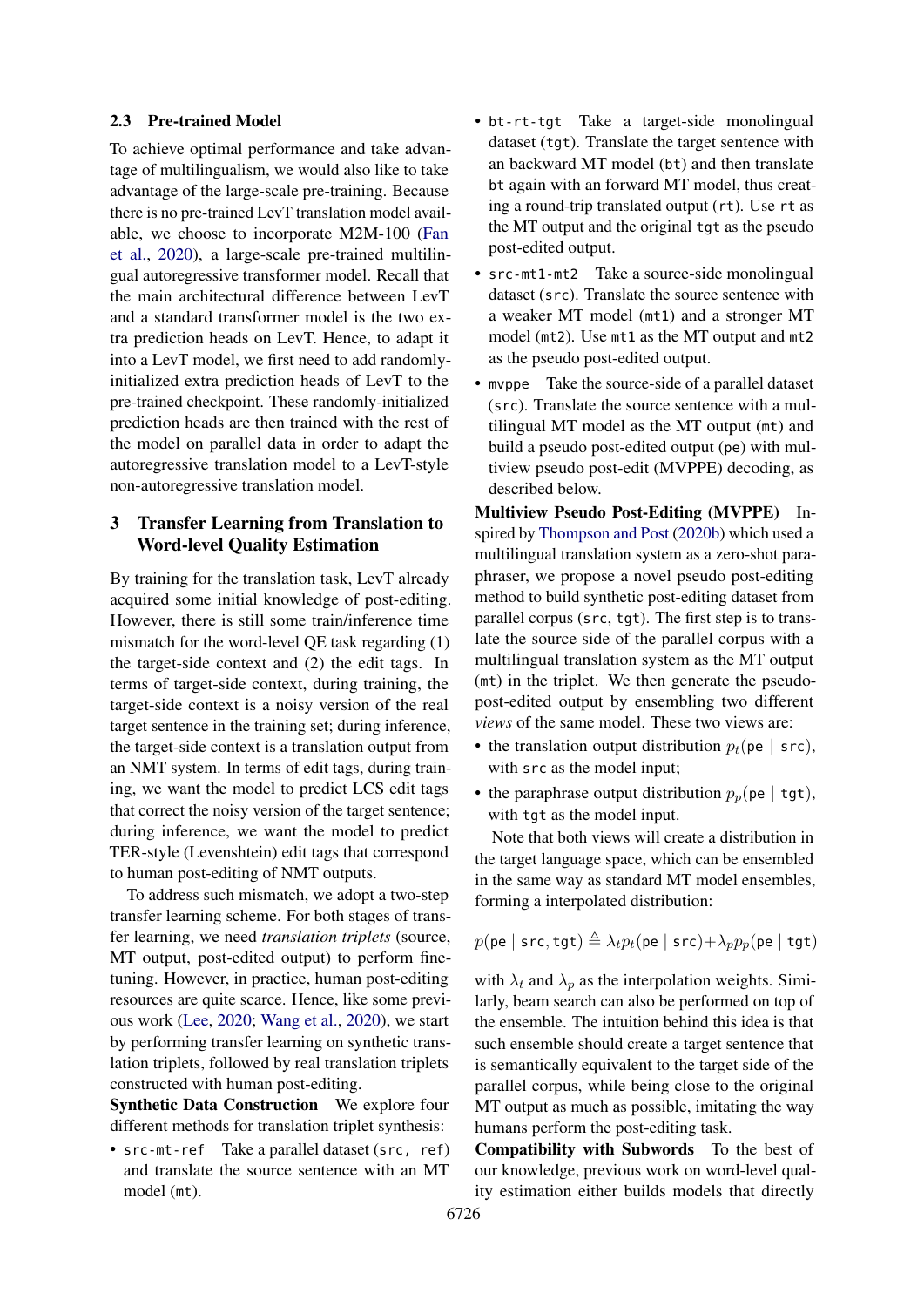output word-level tags [\(Lee,](#page-5-11) [2020;](#page-5-11) [Hu et al.,](#page-5-16) [2020;](#page-5-16) [Moura et al.,](#page-5-10) [2020\)](#page-5-10) or uses simple heuristics to re-assign word-level tags to the first subword token [\(Wang et al.,](#page-5-14) [2020\)](#page-5-14). Since LevT predicts edits on a subword-level starting from translation training, we need to: (1) for inference, convert subwordlevel tags predicted by the model to word-level tags for evaluation, and (2) for both finetuning stages, build subword-level reference tags.

For inference, the conversion can be easily done by heuristics. For finetuning, a *naive subword-level tag reference* can be built by running TER alignments on MT and post-edited text after subword tokenization. However, a preliminary analysis shows that such reference introduces a 10% error after being converted back to word-level. Hence, we introduce another heuristic to create *heuristic subwordlevel tag references*. The high-level idea is to interpolate the word-level and the naive subword-level references to ensure that the interpolated subwordlevel tag reference can be perfectly converted back to the word-level references. Details for the subword tag conversions can be found in Appendix [A](#page-7-0) and Algorithm [1](#page-7-1) and [2](#page-8-0) in the appendix.

#### 4 Experiments

### 4.1 Setup

Our experiments are based on the setup of the WMT 2020 QE shared task [\(Specia et al.,](#page-5-6) [2020\)](#page-5-6). The results are reported under two settings: the constrained setting and the unconstrained setting. Apart from the official metric MCC, we also report the F1 score of the OK and BAD tags (F1-OK and F1-BAD in the result tables).

In the constrained setting, we focus on the data efficiency of our model and use only the humanlabeled dataset, the NMT model, and the parallel data (used to train the NMT model) provided by the shared task, with neither large-scale pretrained model nor synthetic data finetuning. In the unconstrained setting, we additionally use some extra resources we have access to. For en-de, we use WMT20 en-de parallel data to train LevT model instead of the smaller parallel data from the shared task, as in the constrained setting. For en-zh, we use the same dataset because it is already close to the WMT data scale. We also experiment with the M2M-100-small initialization [\(Fan et al.,](#page-5-13) [2020,](#page-5-13) 418M parameters) as described in Section [2.3.](#page-2-0) Note that M2M-100 directly applies sentencepiece on untokenized data, a tokenization

<span id="page-3-0"></span>

|             | MCC   |       | <b>F1-OK F1-BAD</b> |
|-------------|-------|-------|---------------------|
| en-de       |       |       |                     |
| OpenKiwi    | 0.358 | 0.879 | 0.468               |
| LevT w/o KD | 0.441 | 0.926 | 0.498               |
| LevT        | 0.477 | 0.929 | 0.535               |
| en-zh       |       |       |                     |
| OpenKiwi    | 0.509 | 0.849 | 0.658               |
| LevT        | 0.629 | 0.885 | 0.741               |

Table 1: Constrained setting. All LevT models here are transformer-base models. F1-OK and F1-BAD are F1 scores of the OK and BAD tags, respectively. Higher is better for all metrics in this table.

scheme that is incompatible with the shared task setting. For our experiments with M2M-100-small, we proceed with applying sentencepiece on tokenized data during finetuning. We also experiment with synthetic data finetuning with different data synthesis methods on en-de language pair, while for en-zh, because we don't have access to an extra high-quality MT system, we only experiment with mvppe method. Details for our data synthesis setup can be found in Appendix [B.1.](#page-7-2)

## 4.2 Results

Table [1](#page-3-0) shows results under the data-constrained setting. Even without knowledge distillation (KD) during LevT training, our model already scores much higher than the baseline OpenKiwi system. When training with KD data generated with the shared task NMT system (trained on the same parallel data), the advantage of the LevT expands even more. This shows that our proposal to build a wordlevel QE system from LevT translation models has higher data efficiency than the widely adopted PredEst approach used by the OpenKiwi baseline.

Table [2](#page-4-0) shows results under the unconstrained setting. We first notice that finetuning with synthetic data before human post-edited data almost always helps. With the transformer-base model on en-de language pair, we experimented with all four data synthesis methods, and we find that src-mt1-mt2 performs the best, closely followed by mvppe. This might be related to the fact that all LevT models are trained with KD data. Because of this, the model is better posed to fit synthesized data with MT-like output as pseudo post-edited data, instead of human-generated translations. Also, initializing with the M2M-100 model is helpful despite the tokenization scheme mismatch, although the performance gain is much more modest on en-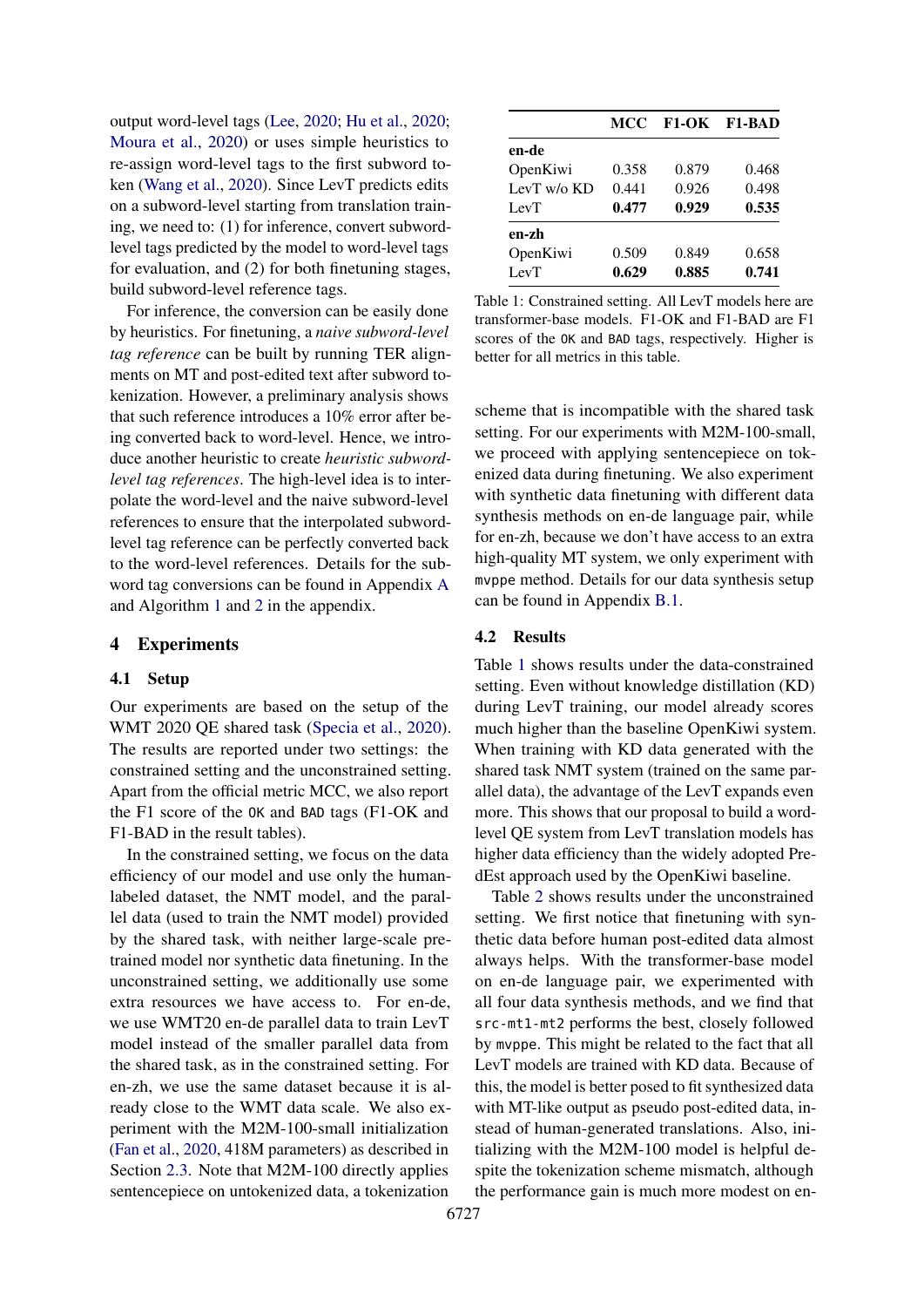<span id="page-4-0"></span>

| Init.        | <b>LevT</b> | Data Synth.   | <b>MCC</b> | $F1-OK$ | <b>F1-BAD</b> |
|--------------|-------------|---------------|------------|---------|---------------|
| en-de        |             |               |            |         |               |
| N            | base        | N             | 0.539      | 0.925   | 0.613         |
| N            | base        | src-mt-ref    | 0.542      | 0.925   | 0.616         |
| N            | base        | bt-rt-tgt     | 0.535      | 0.925   | 0.609         |
| N            | base        | mvppe         | 0.548      | 0.926   | 0.620         |
| N            | base        | src-mt1-mt2   | 0.549      | 0.926   | 0.622         |
| N            | big         | N             | 0.551      | 0.927   | 0.623         |
| N            | big         | $src-mt1-mt2$ | 0.562      | 0.939   | 0.617         |
| M2M          | 418M        | N             | 0.583      | 0.932   | 0.650         |
| M2M          | 418M        | src-mt1-mt2   | 0.589      | 0.934   | 0.654         |
| en-zh        |             |               |            |         |               |
| N            | base        | N             | 0.629      | 0.885   | 0.741         |
| N            | big         | N             | 0.625      | 0.885   | 0.738         |
| M2M          | 418M        | N             | 0.633      | 0.884   | 0.744         |
| M2M          | 418M        | mvppe         | 0.646      | 0.892   | 0.752         |
| <b>WMT20</b> |             |               |            |         |               |
| en-de best   |             |               | 0.597      | 0.935   | 0.662         |
| en-zh best   |             |               | 0.610      | 0.887   | 0.623         |

Table 2: Unconstrained setting. base and big stand for the transformer-base and transformer-big architecture. 418M is the M2M-100-small model.

<span id="page-4-1"></span>

| <b>Ablation Configuration</b> | MCC   | <b>F1-OK</b> | F1-BAD |
|-------------------------------|-------|--------------|--------|
| hest                          | 0.589 | 0.934        | 0.654  |
| $-I$ $evT$                    | 0.555 | 0.938        | 0.610  |
| -LevT +lang-adapt             | 0.565 | 0.930        | 0.635  |
| -LevT -synth.                 | 0.321 | 0.915        | 0.380  |
| -LevT -synth. +lang-adapt     | 0.451 | 0.946        | 0.498  |
| $-m2m$                        | 0.562 | 0.939        | 0.617  |
| $-m2m$ - $KD$                 | 0.526 | 0.933        | 0.589  |
| -m2m -heuristic tag           | 0.551 | 0.936        | 0.610  |
| -m2m -synth.                  | 0.551 | 0.927        | 0.623  |
| -m2m -synth. - heuristic tag  | 0.539 | 0.925        | 0.613  |

Table 3: Ablation analysis. All results trained with synthetic data in this table use the src-mt1-mt2 data synthesis method. +lang-adapt stands for adding an extra autoregressive MT training step using the same parallel training data as LevT training, so the M2M-100 model is adapted to translating a specific language pair.

zh language pair. This is possibly influenced by the relatively low translation quality of M2M-100 model on en-zh language pair, as pointed out by [Fan et al.](#page-5-13) [\(2020\)](#page-5-13).

With all our techniques applied, our best Target MCC result is only slightly behind the winning system on en-de language pair, while being significantly better than the winning system on en-zh language pair. Most notably, for en-zh language pair, even our smallest LevT model are able to beat the state-of-the-art. It should also be pointed out that all of our results are achieved without any model ensemble, and our pre-trained model architecture is just a transformer-big counterpart, while other participating teams deployed larger models.

To confirm that each component of our training scheme is necessary, we conducted a comprehensive ablation study on en-de language pair, shown in Table [3.](#page-4-1) The upper part of the table demonstrates that LevT training is necessary, and we do so by conducting the finetuning directly on M2M-100-small initialization. Despite the strength of the M2M-100 model as a translation model, there is still a significant performance drop without LevT Training, and more so without synthetic finetuning. To rule out the effect of bilingual knowledge introduced with LevT training, we also experimented with continue-training the M2M-100 model (+lang-adapt in Table [3\)](#page-4-1) with the same parallel data used for LevT training, but the performance gap remains. On the other hand, the lower part of the table highlights the effect of various other training techniques, where we use the best system without M2M-100-small initialization as the base. We can conclude that KD is crucial for optimal performance and that finetuning with heuristic subword-level tag reference is responsible for a small but stable performance improvement.

### 5 Conclusion

In this work, we proposed to use Levenshtein Transformer to substitute the usual MLM-style training in the Predictor-Estimator framework as the initial training step. We also proposed a series of techniques to effectively transfer the translation knowledge to the word-level QE task, including data synthesis, heuristic subword-level reference, and incorporating pre-trained translation models. Our results demonstrate superior data efficiency under the data-constrained setting and competitive performance under the unconstrained setting. We also hope this work can inspire further exploration for other uses of Levenshtein Transformer apart from the non-autoregressive translation.

### Acknowledgements

This material is based upon work supported by the United States Air Force under Contract No. FA8750-19-C-0098. Any opinions, findings, and conclusions or recommendations expressed in this material are those of the author(s) and do not necessarily reflect the views of the United States Air Force and DARPA.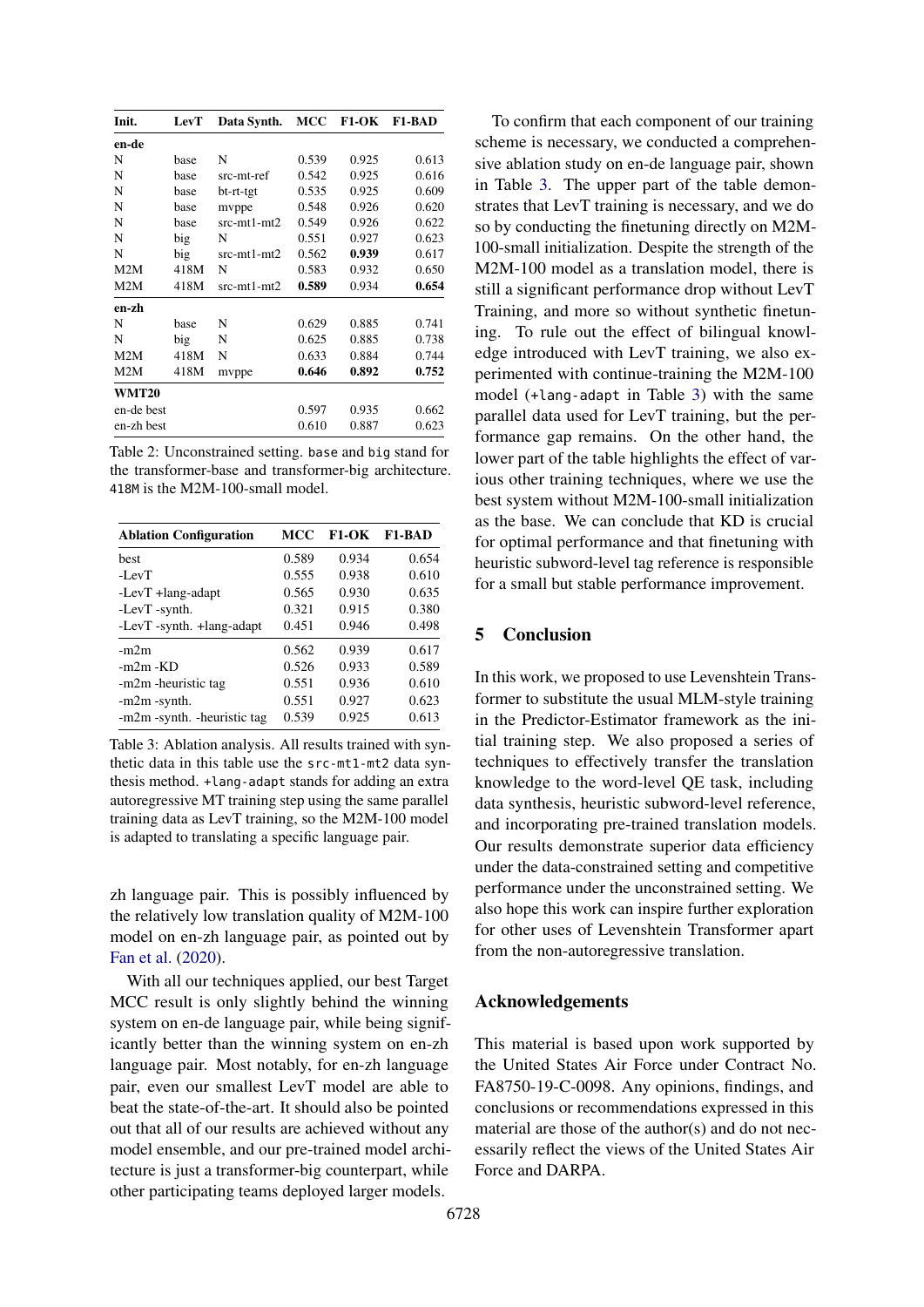## References

- <span id="page-5-12"></span>Kevin Clark, Minh-Thang Luong, Quoc V. Le, and Christopher D. Manning. 2020. [ELECTRA: pre](https://openreview.net/forum?id=r1xMH1BtvB)[training text encoders as discriminators rather than](https://openreview.net/forum?id=r1xMH1BtvB) [generators.](https://openreview.net/forum?id=r1xMH1BtvB) In *8th International Conference on Learning Representations, ICLR 2020, Addis Ababa, Ethiopia, April 26-30, 2020*. OpenReview.net.
- <span id="page-5-9"></span>Alexis Conneau, Kartikay Khandelwal, Naman Goyal, Vishrav Chaudhary, Guillaume Wenzek, Francisco Guzmán, Edouard Grave, Myle Ott, Luke Zettlemoyer, and Veselin Stoyanov. 2020. [Unsupervised](https://doi.org/10.18653/v1/2020.acl-main.747) [cross-lingual representation learning at scale.](https://doi.org/10.18653/v1/2020.acl-main.747) In *Proceedings of the 58th Annual Meeting of the Association for Computational Linguistics*, pages 8440– 8451, Online. Association for Computational Linguistics.
- <span id="page-5-13"></span>Angela Fan, Shruti Bhosale, Holger Schwenk, Zhiyi Ma, Ahmed El-Kishky, Siddharth Goyal, Mandeep Baines, Onur Celebi, Guillaume Wenzek, Vishrav Chaudhary, Naman Goyal, Tom Birch, Vitaliy Liptchinsky, Sergey Edunov, Edouard Grave, Michael Auli, and Armand Joulin. 2020. Beyond english-centric multilingual machine translation. *arXiv preprint*.
- <span id="page-5-3"></span>Jiatao Gu, Changhan Wang, and Junbo Zhao. 2019. [Levenshtein transformer.](https://proceedings.neurips.cc/paper/2019/hash/675f9820626f5bc0afb47b57890b466e-Abstract.html) In *Advances in Neural Information Processing Systems 32: Annual Conference on Neural Information Processing Systems 2019, NeurIPS 2019, December 8-14, 2019, Vancouver, BC, Canada*, pages 11179–11189.
- <span id="page-5-16"></span>Chi Hu, Hui Liu, Kai Feng, Chen Xu, Nuo Xu, Zefan Zhou, Shiqin Yan, Yingfeng Luo, Chenglong Wang, Xia Meng, Tong Xiao, and Jingbo Zhu. 2020. [The](https://www.aclweb.org/anthology/2020.wmt-1.117) [NiuTrans system for the WMT20 quality estimation](https://www.aclweb.org/anthology/2020.wmt-1.117) [shared task.](https://www.aclweb.org/anthology/2020.wmt-1.117) In *Proceedings of the Fifth Conference on Machine Translation*, pages 1018–1023, Online. Association for Computational Linguistics.
- <span id="page-5-5"></span>Fabio Kepler, Jonay Trénous, Marcos Treviso, Miguel Vera, and André F. T. Martins. 2019. [OpenKiwi:](https://doi.org/10.18653/v1/P19-3020) [An open source framework for quality estimation.](https://doi.org/10.18653/v1/P19-3020) In *Proceedings of the 57th Annual Meeting of the Association for Computational Linguistics: System Demonstrations*, pages 117–122, Florence, Italy. Association for Computational Linguistics.
- <span id="page-5-4"></span>Hyun Kim, Hun-Young Jung, Hong-Seok Kwon, Jong-Hyeok Lee, and Seung-Hoon Na. 2017. [Predictor](https://doi.org/10.1145/3109480)[estimator: Neural quality estimation based on tar](https://doi.org/10.1145/3109480)[get word prediction for machine translation.](https://doi.org/10.1145/3109480) *ACM Trans. Asian Low Resour. Lang. Inf. Process.*, 17(1):3:1–3:22.
- <span id="page-5-11"></span>Dongjun Lee. 2020. [Two-phase cross-lingual language](https://www.aclweb.org/anthology/2020.wmt-1.118) [model fine-tuning for machine translation quality es](https://www.aclweb.org/anthology/2020.wmt-1.118)[timation.](https://www.aclweb.org/anthology/2020.wmt-1.118) In *Proceedings of the Fifth Conference on Machine Translation*, pages 1024–1028, Online. Association for Computational Linguistics.
- <span id="page-5-8"></span>Brian W Matthews. 1975. Comparison of the predicted and observed secondary structure of t4 phage

lysozyme. *Biochimica et Biophysica Acta (BBA)- Protein Structure*, 405(2):442–451.

- <span id="page-5-10"></span>João Moura, Miguel Vera, Daan van Stigt, Fabio Kepler, and André F. T. Martins. 2020. [IST](https://www.aclweb.org/anthology/2020.wmt-1.119)[unbabel participation in the WMT20 quality estima](https://www.aclweb.org/anthology/2020.wmt-1.119)[tion shared task.](https://www.aclweb.org/anthology/2020.wmt-1.119) In *Proceedings of the Fifth Conference on Machine Translation*, pages 1029–1036, Online. Association for Computational Linguistics.
- <span id="page-5-17"></span>Nathan Ng, Kyra Yee, Alexei Baevski, Myle Ott, Michael Auli, and Sergey Edunov. 2019. [Facebook](https://doi.org/10.18653/v1/W19-5333) [FAIR's WMT19 news translation task submission.](https://doi.org/10.18653/v1/W19-5333) In *Proceedings of the Fourth Conference on Machine Translation (Volume 2: Shared Task Papers, Day 1)*, pages 314–319, Florence, Italy. Association for Computational Linguistics.
- <span id="page-5-2"></span>Tharindu Ranasinghe, Constantin Orasan, and Ruslan Mitkov. 2020. [TransQuest at WMT2020: Sentence](https://www.aclweb.org/anthology/2020.wmt-1.122)[level direct assessment.](https://www.aclweb.org/anthology/2020.wmt-1.122) In *Proceedings of the Fifth Conference on Machine Translation*, pages 1049– 1055, Online. Association for Computational Linguistics.
- <span id="page-5-0"></span>Ricardo Rei, Craig Stewart, Ana C Farinha, and Alon Lavie. 2020. [COMET: A neural framework for MT](https://doi.org/10.18653/v1/2020.emnlp-main.213) [evaluation.](https://doi.org/10.18653/v1/2020.emnlp-main.213) In *Proceedings of the 2020 Conference on Empirical Methods in Natural Language Processing (EMNLP)*, pages 2685–2702, Online. Association for Computational Linguistics.
- <span id="page-5-7"></span>Matthew Snover, Bonnie Dorr, Richard Schwartz, Linnea Micciulla, and John Makhoul. 2006. A study of translation edit rate with targeted human annotation. In *Proceedings of association for machine translation in the Americas*, volume 200. Citeseer.
- <span id="page-5-6"></span>Lucia Specia, Frédéric Blain, Marina Fomicheva, Erick Fonseca, Vishrav Chaudhary, Francisco Guzmán, and André F. T. Martins. 2020. [Findings of the](https://www.aclweb.org/anthology/2020.wmt-1.79) [WMT 2020 shared task on quality estimation.](https://www.aclweb.org/anthology/2020.wmt-1.79) In *Proceedings of the Fifth Conference on Machine Translation*, pages 743–764, Online. Association for Computational Linguistics.
- <span id="page-5-1"></span>Brian Thompson and Matt Post. 2020a. [Automatic ma](https://doi.org/10.18653/v1/2020.emnlp-main.8)[chine translation evaluation in many languages via](https://doi.org/10.18653/v1/2020.emnlp-main.8) [zero-shot paraphrasing.](https://doi.org/10.18653/v1/2020.emnlp-main.8) In *Proceedings of the 2020 Conference on Empirical Methods in Natural Language Processing (EMNLP)*, pages 90–121, Online. Association for Computational Linguistics.
- <span id="page-5-15"></span>Brian Thompson and Matt Post. 2020b. [Paraphrase](https://www.aclweb.org/anthology/2020.wmt-1.67) [generation as zero-shot multilingual translation: Dis](https://www.aclweb.org/anthology/2020.wmt-1.67)[entangling semantic similarity from lexical and syn](https://www.aclweb.org/anthology/2020.wmt-1.67)[tactic diversity.](https://www.aclweb.org/anthology/2020.wmt-1.67) In *Proceedings of the Fifth Conference on Machine Translation*, pages 561–570, Online. Association for Computational Linguistics.
- <span id="page-5-14"></span>Minghan Wang, Hao Yang, Hengchao Shang, Daimeng Wei, Jiaxin Guo, Lizhi Lei, Ying Qin, Shimin Tao, Shiliang Sun, Yimeng Chen, and Liangyou Li. 2020. [HW-TSC's participation at WMT 2020 quality esti](https://www.aclweb.org/anthology/2020.wmt-1.123)[mation shared task.](https://www.aclweb.org/anthology/2020.wmt-1.123) In *Proceedings of the Fifth Conference on Machine Translation*, pages 1056–1061, Online. Association for Computational Linguistics.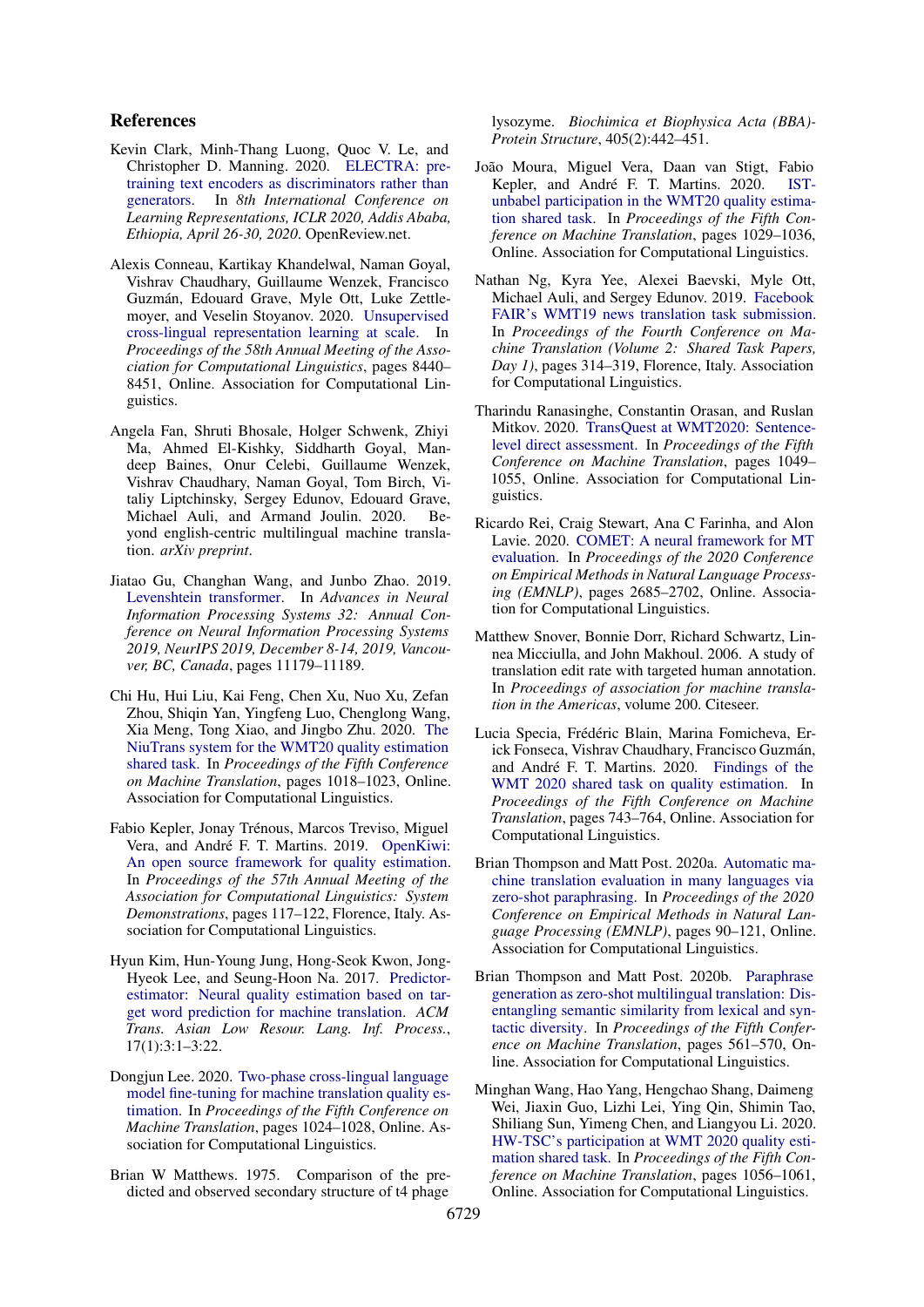<span id="page-6-0"></span>Daimeng Wei, Hengchao Shang, Zhanglin Wu, Zhengzhe Yu, Liangyou Li, Jiaxin Guo, Minghan Wang, Hao Yang, Lizhi Lei, Ying Qin, and Shiliang Sun. 2020. [HW-TSC's participation in the](https://www.aclweb.org/anthology/2020.wmt-1.31) [WMT 2020 news translation shared task.](https://www.aclweb.org/anthology/2020.wmt-1.31) In *Proceedings of the Fifth Conference on Machine Translation*, pages 293–299, Online. Association for Computational Linguistics.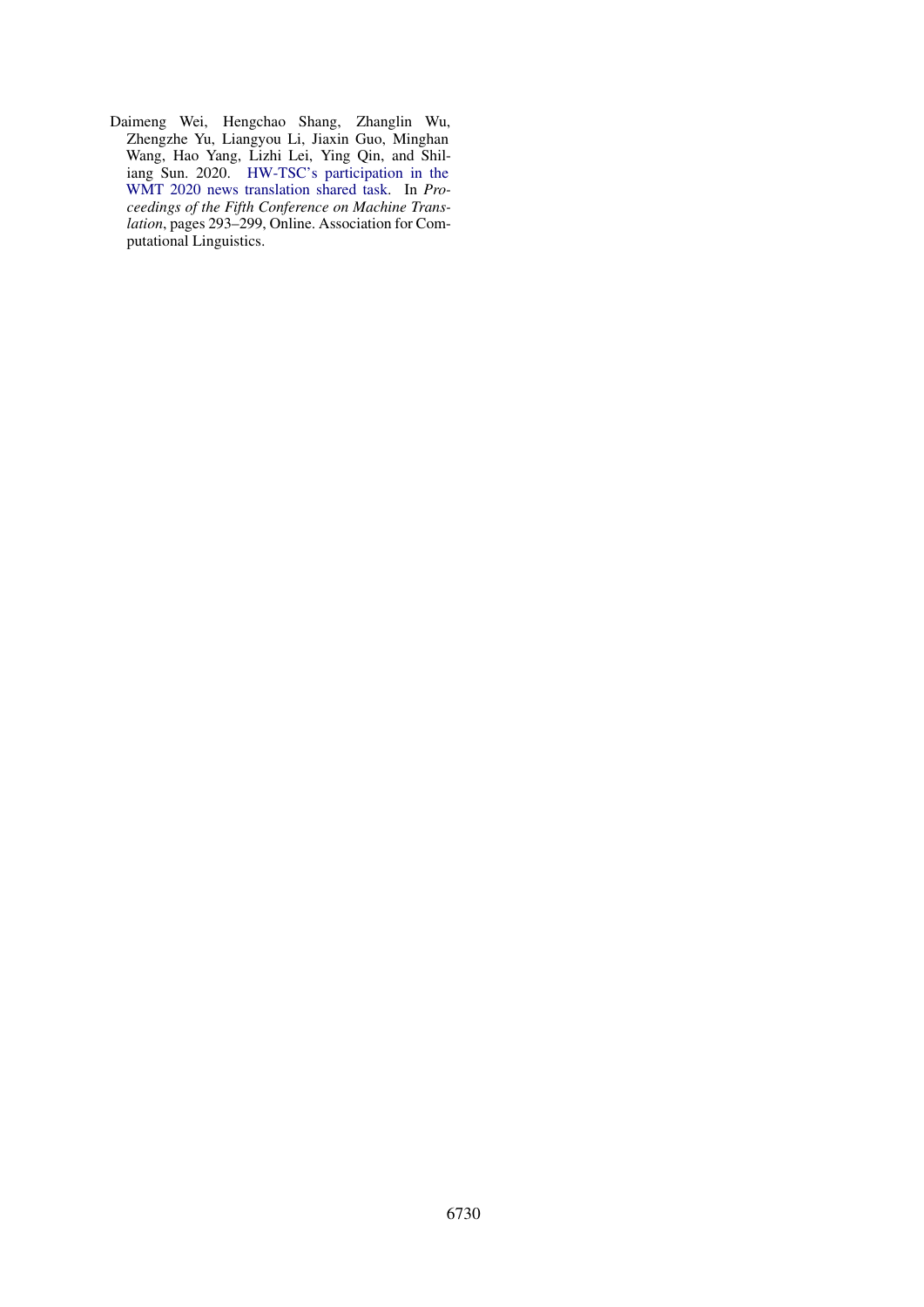# <span id="page-7-0"></span>A Details on Edit Tag Conversion to/from Subword-Level

Algorithm [1](#page-7-1) shows the tag conversion algorithm from subword-level to word-level (for inference). Algorithm [2](#page-8-0) shows the tag conversion algorithm from word-level to subword-level (for finetuning).

Algorithm 1: Conversion of subword-level tags to word-level tags Input: subword-level token sequence  $y^{sw}$ , word-level token sequence  $y^w$ , subword-level tag sequence  $\mathbf{q}^{sw}$ **Output:** word-level tag sequence  $\mathbf{q}^w$  $\mathbf{q}^w \leftarrow$  []; for each word  $w_k$  in  $y^w$  do find subword index span  $(s_k, e_k)$  in  $y^{sw}$ that corresponds to  $w_k$ ;  $\mathbf{q}_k^{sw} \leftarrow$  subword-level translation and gap tags within span  $(s_k, e_k)$ ;  $g_{s_k}^{sw} \leftarrow$  subword-level gap tag before span  $(s_k, e_k)$ ;  $s_{k-1}^{sw} \in \mathbf{q}^{sw}$ *if*  $\forall$  **q**<sup>*sw*</sup> *are* 0*K* **then**  $\mathbf{q}^w$  += [ $g_{s_k}^{sw}$ , 0K]; else  $\mathbf{q}^w$  +=  $[g_{s_k}^{sw},$  BAD]; end end  $\mathbf{q}^w$  +=  $[\mathbf{q}^{sw}[-1]]$ ; // add ending gap tag return  $q^w$ ;

# <span id="page-7-1"></span>B Details of Experimental Setup

## <span id="page-7-2"></span>B.1 Data Synthesis

For all en-de experiments, we took the first 1 million line from the Europarl corpus and conduct data synthesis.

- src-mt-ref We translate the source side of the parallel data with the NMT system provided by the shared task organizer.
- bt-rt-tgt Both the back-translation and the round-trip translation are performed with M2M-100-mid (1.2B) model.
- src-mt1-mt2 We take the source side of the parallel data and translate it with the NMT system from the shared task (weaker system, mt1) and the Facebook winning system for the WMT19 en-de news translation [\(Ng et al.,](#page-5-17) [2019,](#page-5-17) stronger system, mt2). We remove all the cases where mt1 and mt2 are identical.

• myppe The MVPPE decoding is conducted with M2M-100-mid (1.2B) model.

For en-zh experiments, we take the shared task en-zh parallel data but exclude the UN data for MVPPE data synthesis. The same multilingual translation model is used.

We also experimented with using larger synthetic data for en-de with some synthesis method, but didn't observe a significant performance difference compared to this smaller dataset.

## B.2 Misc.

We preprocess our data by first tokenizing with Moses tokenizer, and then applying subword segmentation. For all the LevT models without M2M-100 initialization, we use the same BPE model and source/target-side vocabulary as the official NMT checkpoint provided by the WMT20 QE shared task. For models with M2M-100 initialization, we use the M2M-100 sentencepiece model.

Under the constrained setting, we use the NMT checkpoint supplied by the shared task to generate the knowledge distillation data for LevT translation training, both for en-de and en-zh. Under the unconstrained setting, for en-de, we use the Facebook winning system for the WMT19 en-de news translation, and for en-zh, we use our own Transformer-base en-zh model trained on WMT17 en-zh data.

All of our implementations are based on the Fairseq toolkit. We use the same hyperparameter for LevT translation model training as the docu-ment provided in Fairseq<sup>[1](#page-7-3)</sup>. For both synthetic and human post-edited data finetuning, we use Adam optimizer with a learning rate 2e-5 with warmup (4000 updates for synthetic finetuning and 2000 for human post-edited data finetuning), and we use the shared task development set to select the best checkpoint.

For all the mvppe experiments, we use  $\lambda_t = 2.0$ and  $\lambda_p = 1.0$ , after doing a grid search over  $\lambda_t = \{1.0, 2.0, 3.0\}$  and  $\lambda_p = \{1.0, 1.2, 1.5\}$  with a goal to match the TER distribution of human post-editing obtained from the en-de human PE dev data.

All the word-level and subword-level tags we use as the reference for finetuning are computed using our own TER implementation<sup>[2](#page-7-4)</sup>, but we stick to the

<span id="page-7-4"></span><span id="page-7-3"></span><sup>1</sup> [https://github.com/pytorch/fairseq/blob/master/](https://github.com/pytorch/fairseq/blob/master/examples/nonautoregressive_translation/README.md) [examples/nonautoregressive\\_translation/README.md](https://github.com/pytorch/fairseq/blob/master/examples/nonautoregressive_translation/README.md) 2 <https://github.com/marian-nmt/moses-scorers>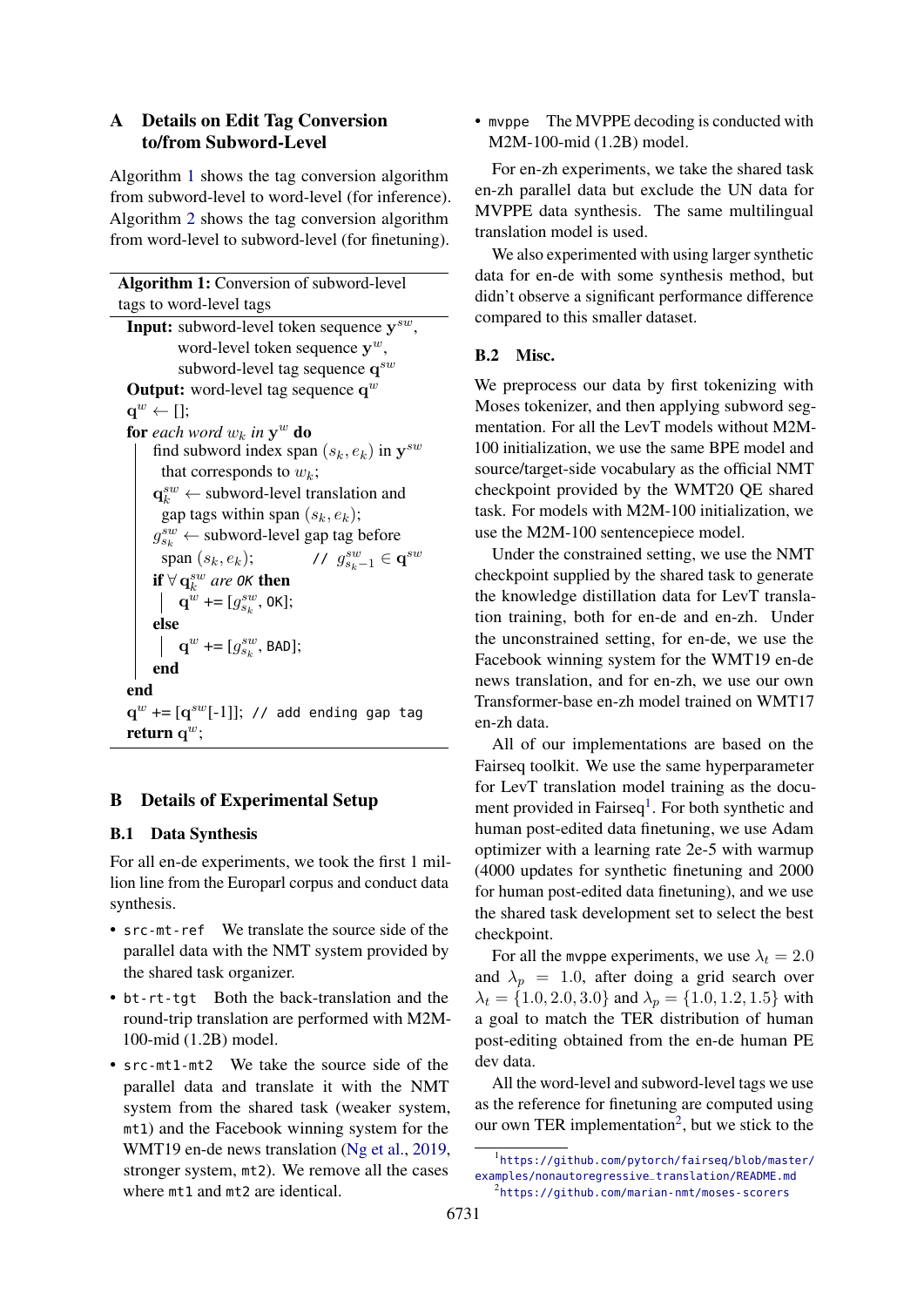original reference tags in the test set for evaluation to avoid potential result mismatch. Our evaluations are done with the official evaluation scripts $3$  from the shared task. The script computes the Matthews Correlation Coefficient (MCC, [Matthews,](#page-5-8) [1975\)](#page-5-8), which is formulated as follows:

$$
S = \frac{TP + FN}{N} \tag{1}
$$

$$
P = \frac{TP + FP}{N} \tag{2}
$$

$$
MCC = \frac{TP/N - S \times P}{\sqrt{PS(1 - S)(1 - P)}}\tag{3}
$$

where  $TP/FP$  stands for true/false positives and  $TN/FN$  stands for true/false negatives. N stands for the number of examples in the dataset. The script also computes F1 scores of the OK and BAD tags.

Table [4](#page-9-0) shows some statistics of the data we use in our experiments.

## B.3 Extra Results on the Updated Dataset

As of Sep. 2021, there is an updated version of the WMT20 shared task dataset (train/dev/test) with the same MT output but different human postedited output. For reference of future work, we provide results on this updated dataset from some of our experiment configurations in Table [5.](#page-9-1)

```
Algorithm 2: Construction of heuristic
subword-level tags
 Input: subword-level token sequence y^{sw},
          word-level token sequence y^w, naive
          subword-level tag sequence q^{sw},
          word-level tag sequence q
w
 Output: heuristic subword-level tag
            sequence \widetilde{\mathbf{q}^{sw}}\widetilde{\mathbf{q}^{sw}} \leftarrow [];
 for each word w_k in y^w do
      find subword index span (s_k, e_k) in y^{sw}that corresponds to w_k;
      \mathbf{q}_{k}^{sw} \leftarrow subword-level translation and
       gap tags within span (s_k, e_k);
      t_k^w \leftarrow word-level translation tag for w_k;
       // t_k^w \in \mathbf{q}^wg_k^w \leftarrow word-level gap tag before w_k;
       // g_k^w \in \mathbf{q}^w\widetilde{\mathbf{q}^{sw}} += [g^w_k]; // copy left gap tag
      n = |\mathbf{q}_k^{sw}// # subwords for w_kif t_k^t is OK then
         /* word is OK, so all subwords
              and gaps between them
              should be 0K */
          \widetilde{\mathbf{q}^{sw}} += [OK] * (2n - 1)else if ∃BAD in q_k^{sw} then
          /* no conflict between
              subword-level tag and
               word-level tag - copy \mathbf{q}^{su}_{k}as-is */
          \widetilde{\mathbf{q}^{sw}} += \mathbf{q}_k^{sw};
     else
          /* subword-level tag disagrees
              with word-level tag - force
              it as all-BAD to guarantee
              perfect conversion */
          \widetilde{q^{sw}} += [BAD] * (2n - 1)end
 \widetilde{\mathbf{q}^{sw}} += [\mathbf{q}^{w}[-1]]; // add ending gap tag
 return q^{sw};
```
<span id="page-8-1"></span><span id="page-8-0"></span><sup>3</sup> [https://github.com/sheffieldnlp/](https://github.com/sheffieldnlp/qe-eval-scripts) [qe-eval-scripts](https://github.com/sheffieldnlp/qe-eval-scripts)